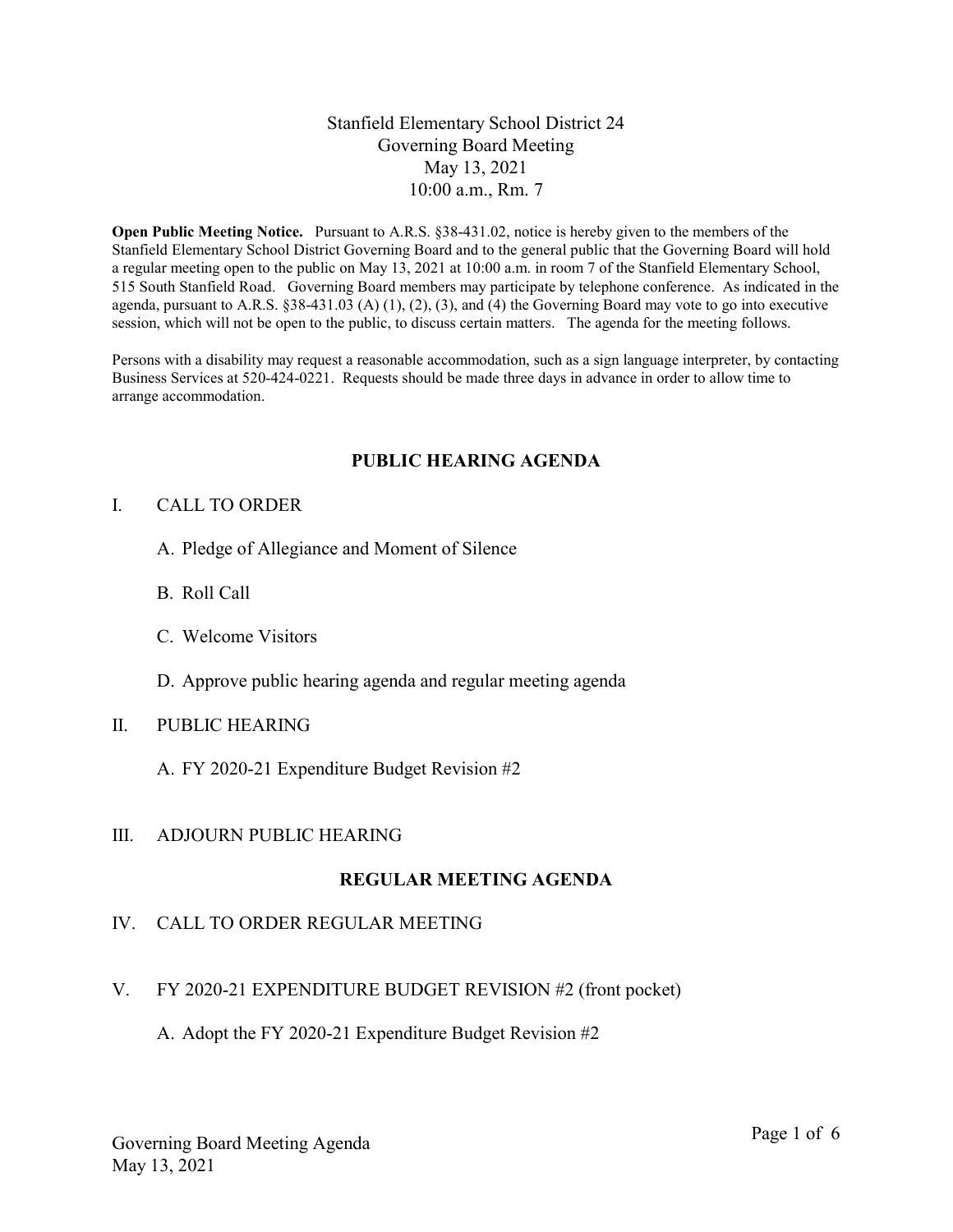- B. Authorize FY 2020-21 expenditures to exceed Program, Function, and Object section budgets.
- VI. ALL TO THE PUBLIC

There is no call to the public due to COVID-19.

VII. APPROVAL OF MINUTES

Approve the April 15, 2021 regular governing board governing board meeting minutes.

# VIII. REPORT

- A. Superintendent's Report
	- 1. End of Year Plan
	- 2. Summer Schedule
	- 3. Fall Opening 2021-2022
	- 4. COA Award
- B. April Public Funds Expenditure Reports (Pages 1-5)
- C. April Student Activities Report (Page 6)
- D. Principal's Report (Page 7)
- E. Operations Support Services Reports (Pages 8-9)
	- 1. Maintenance
	- 2. Transportation
	- 3. Technology

# IX. NEW BUSINESS ACTION ITEMS – PERSONNEL

All hiring is pending satisfactory completion of background investigation, records verification, and fingerprint report.

- A. Approve hire for July 1, 2021, Notice of "At-Will" Exempt Appointment-260 day schedule, 1.0 FTE position for Sandy Brown, Director of Operations.
- B. Approve hire of Elizabeth Sosa for Instructional Aide, Notice of "At-Will" Appointment - effective July 26, 2021
- C. Approve hire of Anne Szoltysik for Instructional Aide, Notice of "At-Will" Appointment - effective July 26, 2021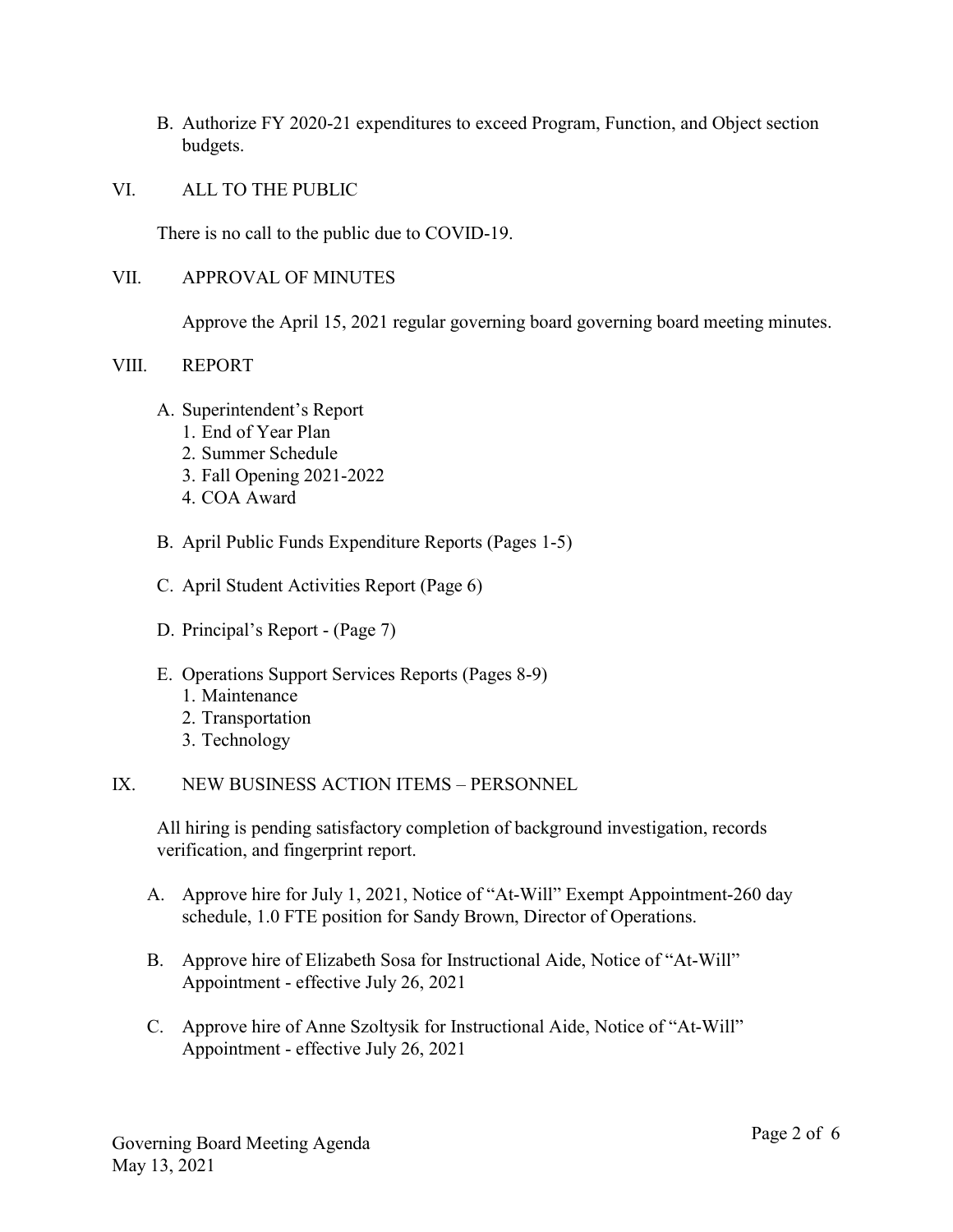- D. Approve hire of Walter Nunez for Instructional Aide, Notice of "At-Will" Appointment - effective July 26, 2021
- E. Approve hire of Jessica Buelna for Instructional Aide, Notice of "At-Will" Appointment - effective July 26, 2021
- F. Approve hire for 2021-2022 Notice of Substitute Food Service for Maria Hanson
- G. Approve 2021-22 extra duty compensation schedule (Pages 10)
- H. Approve 2021-22 extra duty contract for Shirley Nash, Volleyball.
- I. Approve Annual Notice of Termination of At-Will Appointment and Notice of At-Will Appointment Memorandum (Page 11)
- F. Approve the annual Notice of Termination of Employment effective May 20, 2021:
	- 1. Jennifer Ahumada
	- 2. Gaston Beaulac
	- 3. Crystal Bernal
	- 4. Blanca Campo Zavala
	- 5. Dori Diaz
	- 6. Sandra Donahey
	- 7. Maria Freeman
	- 8. Rose Gamez
	- 9. Joel Garcia
	- 10. Sylvia Garcia
	- 11. Tamera Garcia
	- 12. Adam Garza
	- 13. Maria Hanson
	- 14. Karen Lopez
	- 15. Lucia Mancilla
	- 16. Imelda Pelayo
	- 17. Maribel Pelayo-Guevara
	- 18. Priscila Ramos

G. Approve the annual Notice of Termination of Employment effective June 30, 2021:

- 1. Leopoldo Cedeno
- 2. Lorinda El Aouita
- 3. Louie Espuma
- 4. Julian Espuma
- 5. Maurice Kerckhof
- 6. Erlinda Martinez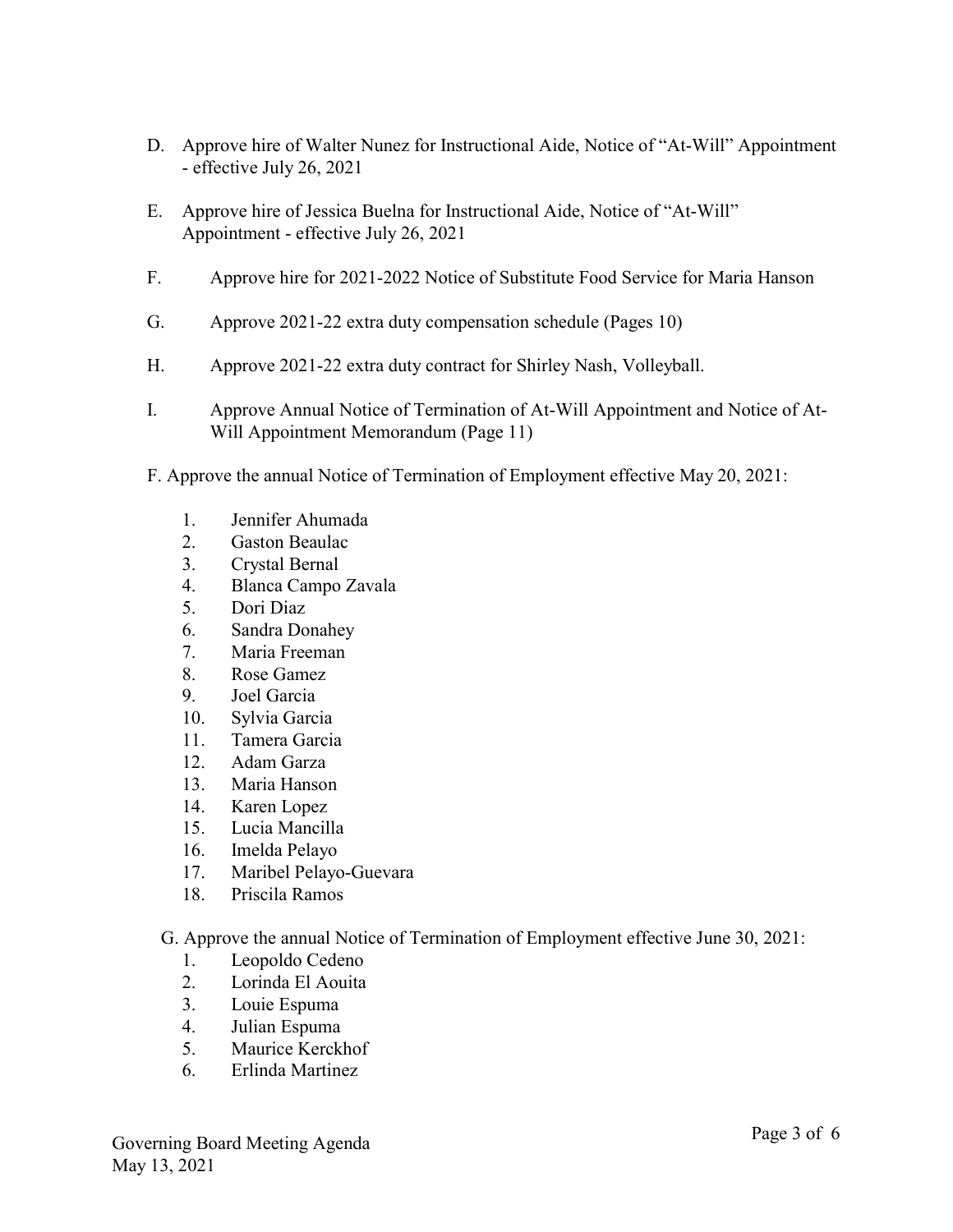- 7. Belen Mendoza
- 8. Jennifer Norred
- 9. Elizabeth Pena
- 10. Maria Jesus Romero
- 11. Jim Tapia
- 12. Lupe Valenzuela
- 13. Matilda Ybarra
- H. Approve rehire, Notice of "At-Will" Appointment Returning, 189-day schedule, 1.0 FTE positions, effective July 26, 2021:
	- 1. Instructional Aide (Highly Qualified Paraprofessional)
		- a. Jennifer Ahumada
		- b. Tamera Garcia
		- c. Rose Gamez
		- d. Joel Garcia
		- e. Sylvia Garcia
		- f. Tamera Garcia
		- g. Priscila Ramos
		- h. Karen Lopez
	- 2. Food Service I, Lucia Mancilla
	- 3. Food Service I, Crystal Bernal
	- 4. Food Service II, Maribel Pelayo-Guevera
	- 5. Custodian, Imelda Pelayo
	- 6. Custodian, Blanca Campo Zavala
- I. Approve rehire effective July 26, 2021, Notice of "At-Will" Appointment Returning, 189-day schedule:
	- 1. Gaston Beaulac, Bus Driver
	- 2. Sandra Donahey, Bus Driver
	- 3. Maria Freeman, Bus Driver
	- 4. Adam Garza, Bus Driver

J. Approve rehire effective July 1, 2021, Notice of "At-Will" Appointment - Returning, 260-day schedule, 1.0 FTE positions:

- 1. Leopoldo Cedeno, Mechanic
- 2. Lorinda El Aouita, Business Services III
- 3. Louie Espuma, Maintenance II
- 4. Julian Espuma, Maintenance I
- 5. Erlinda Martinez, Business Services II
- 6. Belen Mendoza, School Secretary
- 7. Jennifer Norred, Admin Asst to the Supt and Governing Board
- 8. Elizabeth Pena, Dispatch/Maintenance I
- 9. Maria Jesus Romero, Custodian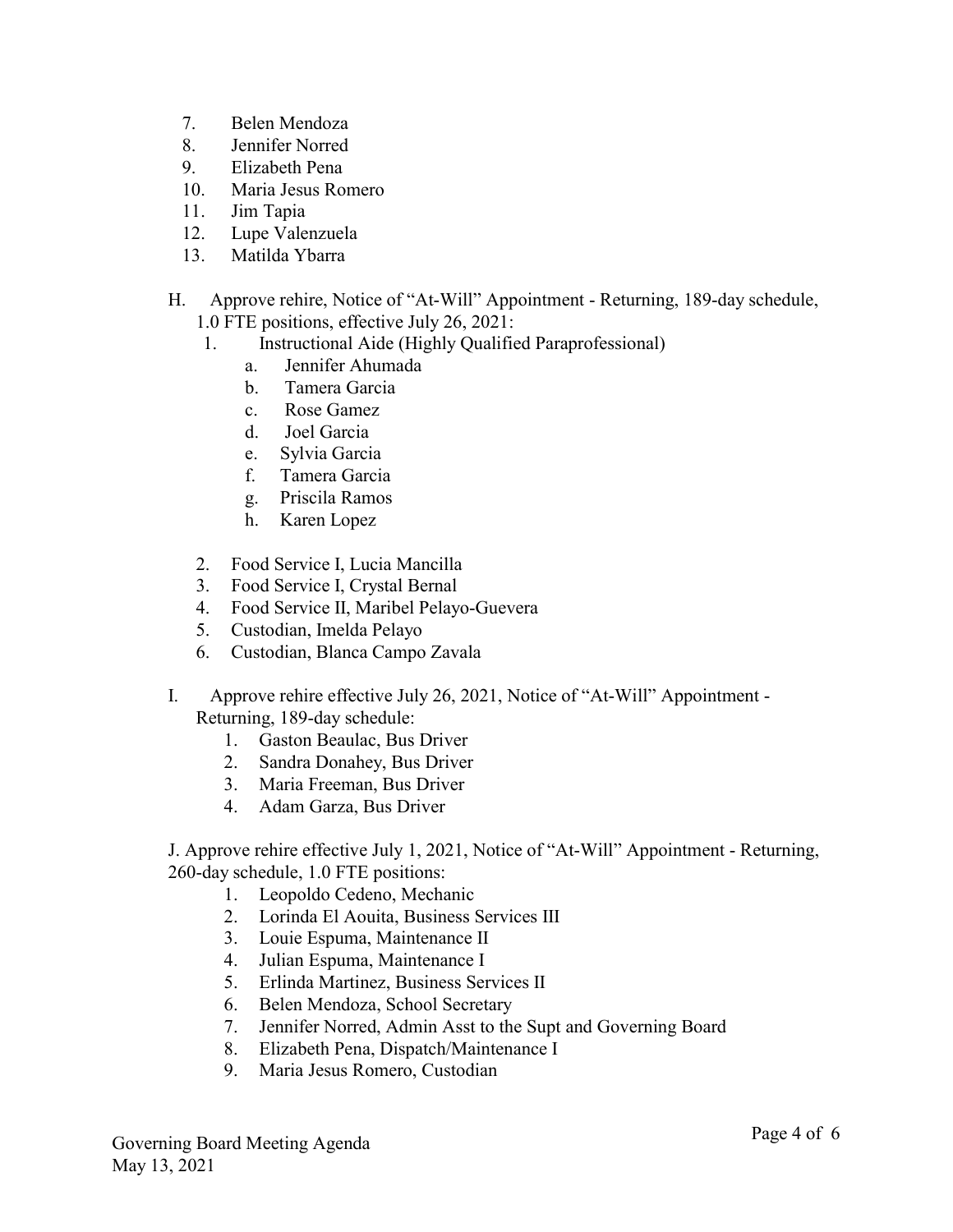- 10. Jim Tapia, Maintenance III
- 11. Lupe Valenzuela, Administrative Assistant
- 12. Matilda Ybarra, Reception/Office/Health
- K. Approve 2021-2022 Extra Duty Contracts:
	- 1. 8 th Grade Sponsors: Shirley Nash
	- 2. Yearbook- Analise Valdez, Tiffany Shaw
	- 3. Student Council- Analise Valdez, Tiffany Shaw
	- 4. Gifted Coordinator- Stephonie Martin
	- 5. Wellness Coordinator- Yvette Hernandez
	- 6. Preschool Director- Elizabeth Sosa
	- 7. Athletic Coordinator- Yvette Hernandez
	- 8. Testing Coordinator- Adriana Hernandez
	- 9. ELL Coordinator-Nancy Patterson
- L. Approve rehire effective July 1, 2021, Notice of "At-Will" Exempt Appointment - Returning, 260-day schedule, 1.0 FTE position:
- 1. Maurice Kerckhof, Technology Coordinator
- M. Approve extra-duty compensation for Shirley Nash, IT, effective May 24, 2021- June 30, 2021 for no more than 184 hours at \$12.00hr.
- N. Approve extra-duty compensation for Aides for professional development and participation in Parent Events for FY22

# X. NEW BUSINESS ACTION ITEMS – BUSINESS

A. Ratify approval of payroll vouchers

| 1. | PV <sub>21</sub> | \$122,654.44 |
|----|------------------|--------------|
| 2. | PV22             | \$127,239.28 |
| 3. | <b>PV23</b>      | \$132,419.13 |

B. Ratify approval of expense vouchers

| -1. | EV2136 | \$19,974.88 |
|-----|--------|-------------|
| 2.  | EV2137 | \$9,107.74  |
| 3.  | EV2138 | \$28,708.58 |
| 4.  | EV2139 | \$138.93    |
| .5. | EV2140 | \$39,927.67 |

C. Approve FY22 Combined Resolutions effecting Pinal County Treasurer Transactions (Pages 12- 20)